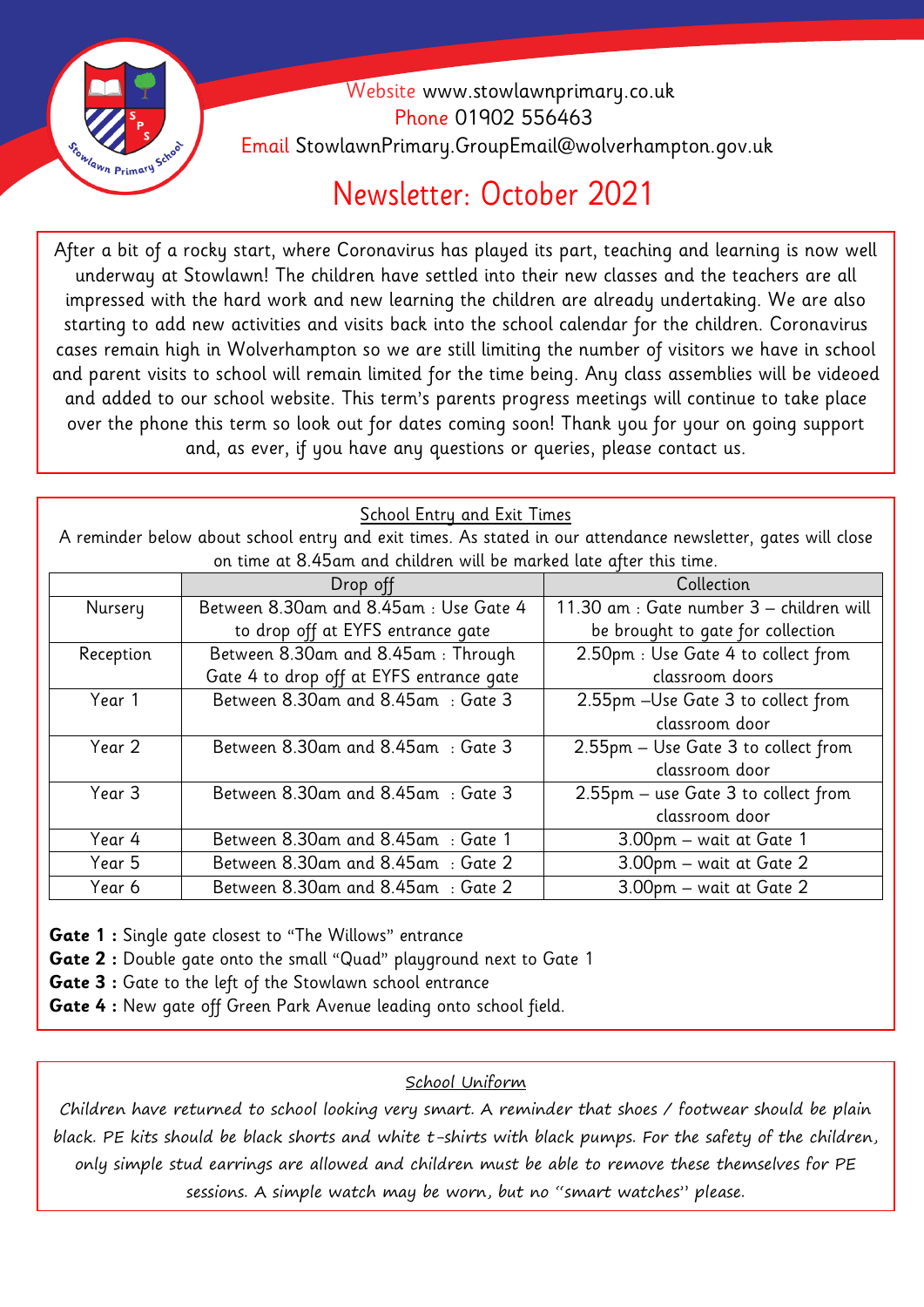

 Website [www.stowlawnprimary.co.uk](http://www.stowlawnprimary.co.uk/)  Phone 01902 556463 Email StowlawnPrimary.GroupEmail@wolverhampton.gov.uk

## Newsletter: October 2021

**Welecome**  New learning for the children

We are delighted that our new school library is now up and running. You should have received a separate letter detailing how this will be enjoyed by the children, and promote a love of reading. Our fantastic EYFS outdoor learning area is also now finished, and our youngest children are having a great time exploring the new areas.

#### Keeping us up to date

If you change your home address , phone number and/or email address please make sure you tell the school office. Also, if you ask someone else to pick up your child, even if it is another parent, please ring us and let us know. We will not let your child go with anyone who is not on your school contact list.

#### Beat The Streets!

Well done to everyone who walked and tapped over the summer holidays. We definitely did Beat The Streets and have been awarded £250 in Decathlon vouchers for one of the top schools taking part! This will be spent on equipment to add to the children's outdoor activities.

#### Harvest Donations

This year we are asking your support in donating food that will be given to "The Good Shepherd Centre" in Wolverhampton. The centre supports local families and homeless people across Wolverhampton. If you can spare the following items, please send into school between *Monday 11th and Thursday 14th October*. *Please consider donating : cereals, biscuits, tinned pasta and pasta sauces, curry sauces, fruit juices, crisps, pot noodles, tinned fruit, rice pudding, long life milk, jam, chocolate, tinned meat, coffee and sugar, toiletries – soap and deodorants and anti-bacterial spray.*

#### Parking Issues

**Please, please, please** be careful and considerate when parking on Green Park Avenue. Parents are still parking on pavements or blocking the car park gates, driving too fast and even doing 3 point turns when it is busy and crowded. We do not want to be writing to you about a serious collision – involving another car, or even worse involving one of our children. Please help us to keep our children safe!